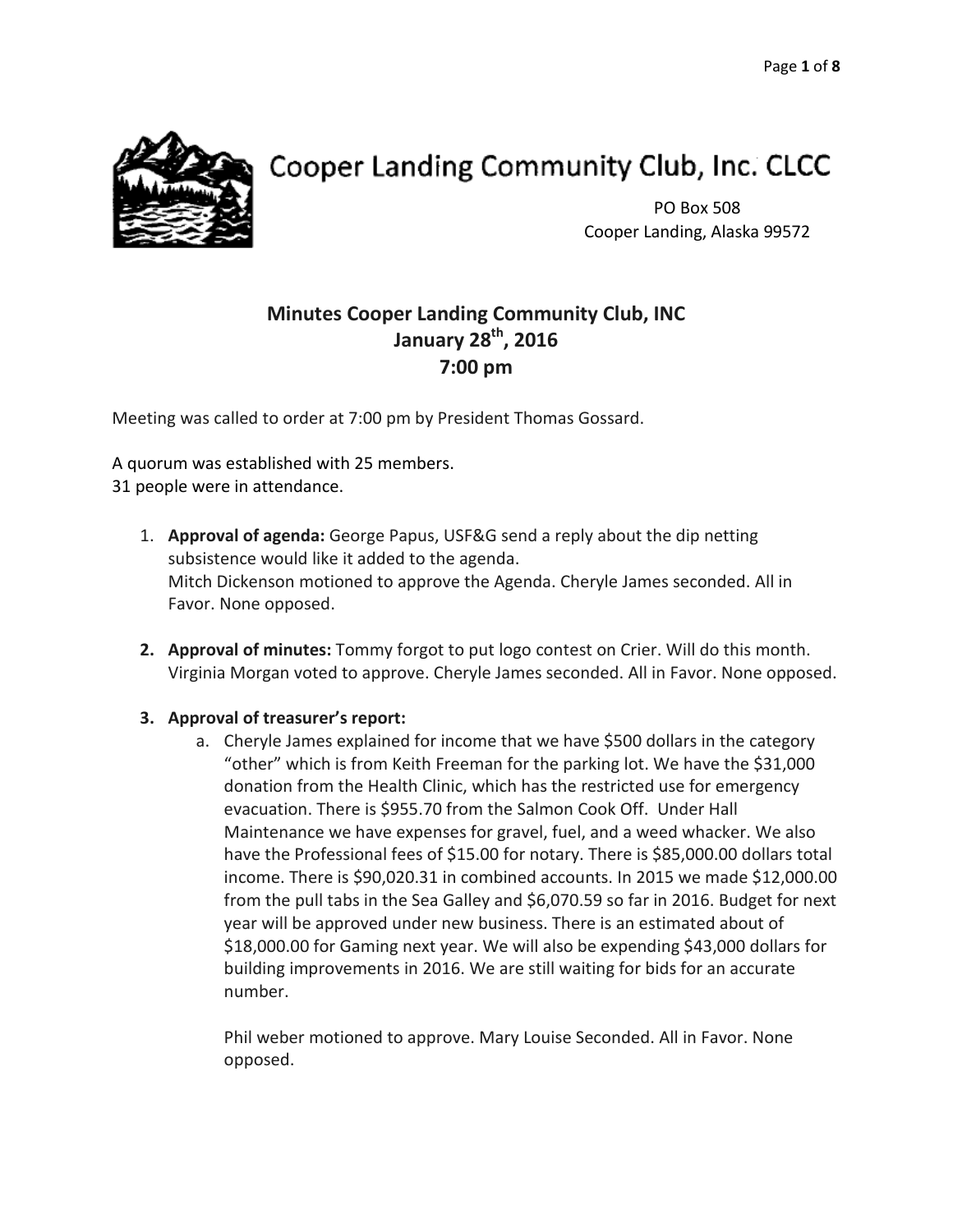#### **4. Committee reports**

#### **a. Walkable**

David Story presented. He discussed the bridge construction updates. He explained that they group is taking a step back to reorient what kind of things they would like to accomplish. There will be trail maintenance on the existing trails this year including the Snug harbor bike path, Sandra is lead, but is out of town. The big news is that Deb Carlson is stepping down as the chair and David is taking over. The next meeting is the  $17<sup>th</sup>$  of February 5-7pm with the Federal Highways concerning the Snug Harbor Project. They will be here to talk with both landowners and the community. Utilities and road contract will be involved.

#### **b. CL Youth Group:**

Kristine Route presented for the Youth Group. The Cooper Landing Youth Group is currently working on their second mystery series. We are learning about biology, physics, and chemistry. Currently we are discussing lenses and celestial navigation. Eventually, we will be going into compass navigation into GPS navigation. Each of these gives way to finding clue and ultimately solving the mystery of the "lost family heirloom". So if anyone would like to be a guest speaker and would like to contribute to these topics please let Kristine know.

#### **c. CLCC Economic Development Committee:**

Cheryle spoke about the committee being formed to deal with the fact that we are facing a bypass and businesses could be impacted. We are looking at using the shoulder seasons to have small groups rent out the hall. The committee is in the process of developing a survey and letter to be sent out to businesses in town. When the results come back we will determine how much interest we have. If there aren't businesses interested then we don't move any further. The goal is to create revenue for the community club.

#### **d. CLCC Capital Development Update**

Carrie reported that two contractors are interested, but still advertising on the Crier. We will be adding a generator to the building, a communication room, and storage space. Primary thing is about having a place to bring people when a natural disaster hits. The earthquake last week was a reminder of how there is need for protection. The bids are scheduled to close the  $1^{st}$  of February, but will be extended to the  $15^{th}$  of February.

Phil Weber asked if a generator was donated. Carrie said that the Borough will allow us to keep their generator here, unless it is desperately somewhere else. It will be a selfstart automatic. The library will also be supported. We will have as much people space as possible. It will be locked behind a gate, so it can't be tampered with.

#### **5. Presentations –**

#### **a. CLES/CES Mutual Aid Agreement:**

Theo Leximond and Mary Louise Molenda presented on behalf of the Cooper Landing Emergency Services, CLES. They provided information on an issue that has arisen with the mutual aid agreement with the borough. It states that when CLES is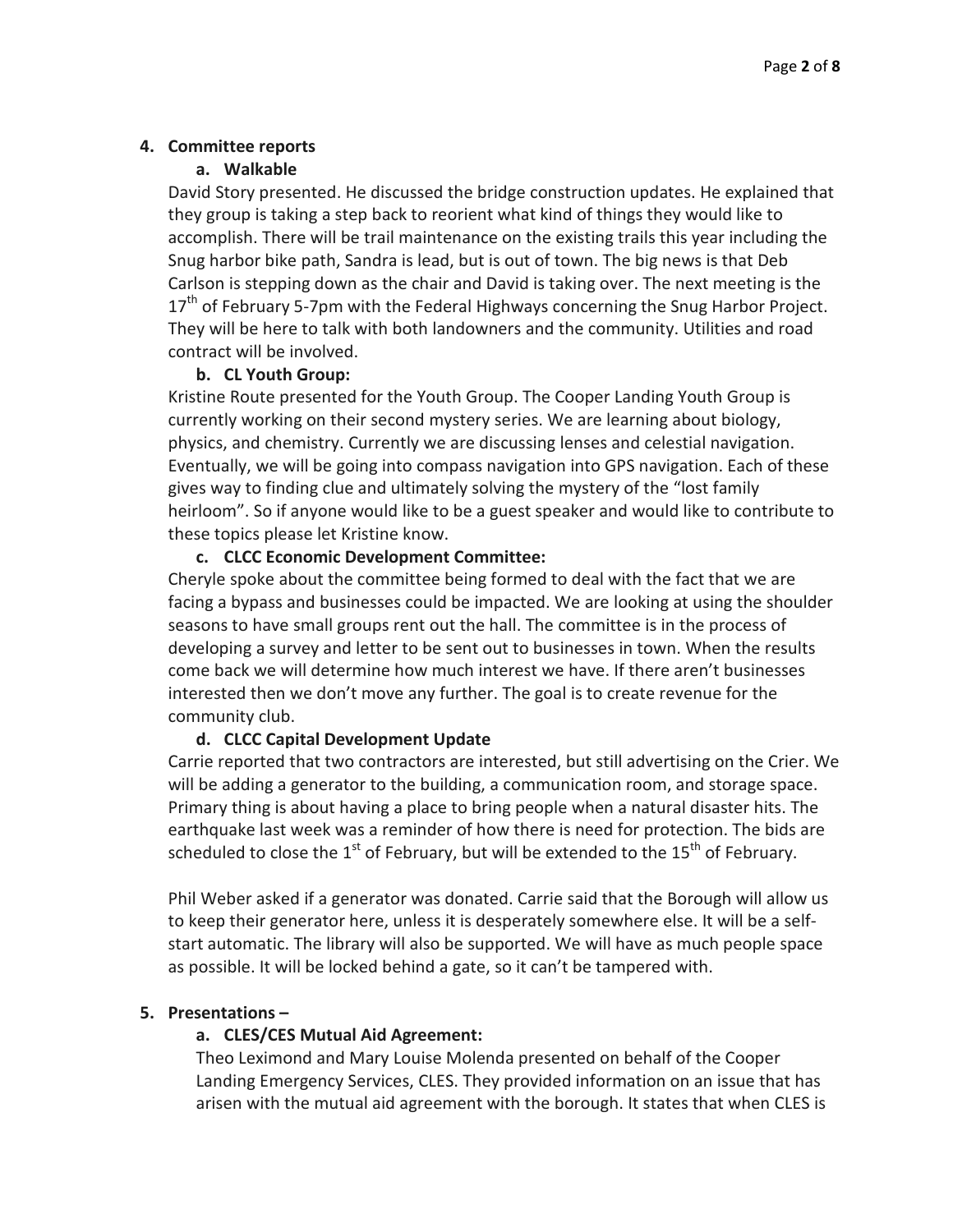out of service the Borough will respond to any emergency calls and vice versa if the Borough cannot respond CLES will pick it up. Currently the Borough is stating that we aren't fulfilling our end of the bargain as we have been out of service so much. The Borough is currently threatening to cancel the mutual aid agreement if we don't agree to their changes. This will leave Cooper Landing in a tough situation. The next CLES board meeting occurs on Feb  $8<sup>th</sup>$ .

Dan Michels proposed to limit our service area to only the Cooper Landing Area. It currently expands from Jean Lake out to the Inlet. If the mutual aid agreement is cancelled then we are left with the entire area. Our immediate responsibility is to protect the community and will continue from there. We are hoping that if the service area is downsized then more people may want to volunteer. We have roughly 80-100 calls a year that are often out of our community.

It is important that the community know that this is going on and how it will impact us in some way. Mary Louise stated that the mutual agreement can be torn up with a 30 days. The letter Mike Navarre sent out says that the Borough is going to respond to CL unless we have a volunteer at the accident seen. They will make the call after we make an assessment of the situation. If we shrink the area to just CL then they will have more to respond to. If not then who will take care of the highway? Currently CL takes care of Moose Pass and Hope as well. Moose Pass can't transport for insurance purpose. We aren't' obligated to serve the highway. If we can't get help from Central Emergency Services, then we could have 3 to 4 people who usually respond.

We just lost Carl Allendorf and that is a huge hole. It is hard to recruit volunteers and you can't blame people as it is a huge commitment. The board has to vote on shrinking our service area and will vote on the  $8<sup>th</sup>$ . Right now CES will not respond unless we have a volunteer on site. This will affect the quality of life for all of us here. We don't know what the Federal, Borough, or State will do in terms of staffing. The Borough may have to turn us into a service area and then we will probably be taxed, but will we be taxed for the whole road?

Carrie asked if Moose Pass and Hope have been notified. Mary Louise said she wasn't sure, but guessed that they didn't talk to Hope as we service them, Not sure about Moose Pass. Moose Pass comes to us with mutual aid. Mutual aid says we will help each other if we can, but it is a loose structure. There is no legal impediment. Charlotte Osowiecki added that the response time to get service will be and hour plus for them to get to us as our volunteers aren't there to be on the spot quicker.

Carrie added that Navarre didn't mention how many times we have supported the Borough in their area. Mary Louise added that she thinks it is a budget reality. Carrie is in support of pushing this. There have been discussions of giving volunteers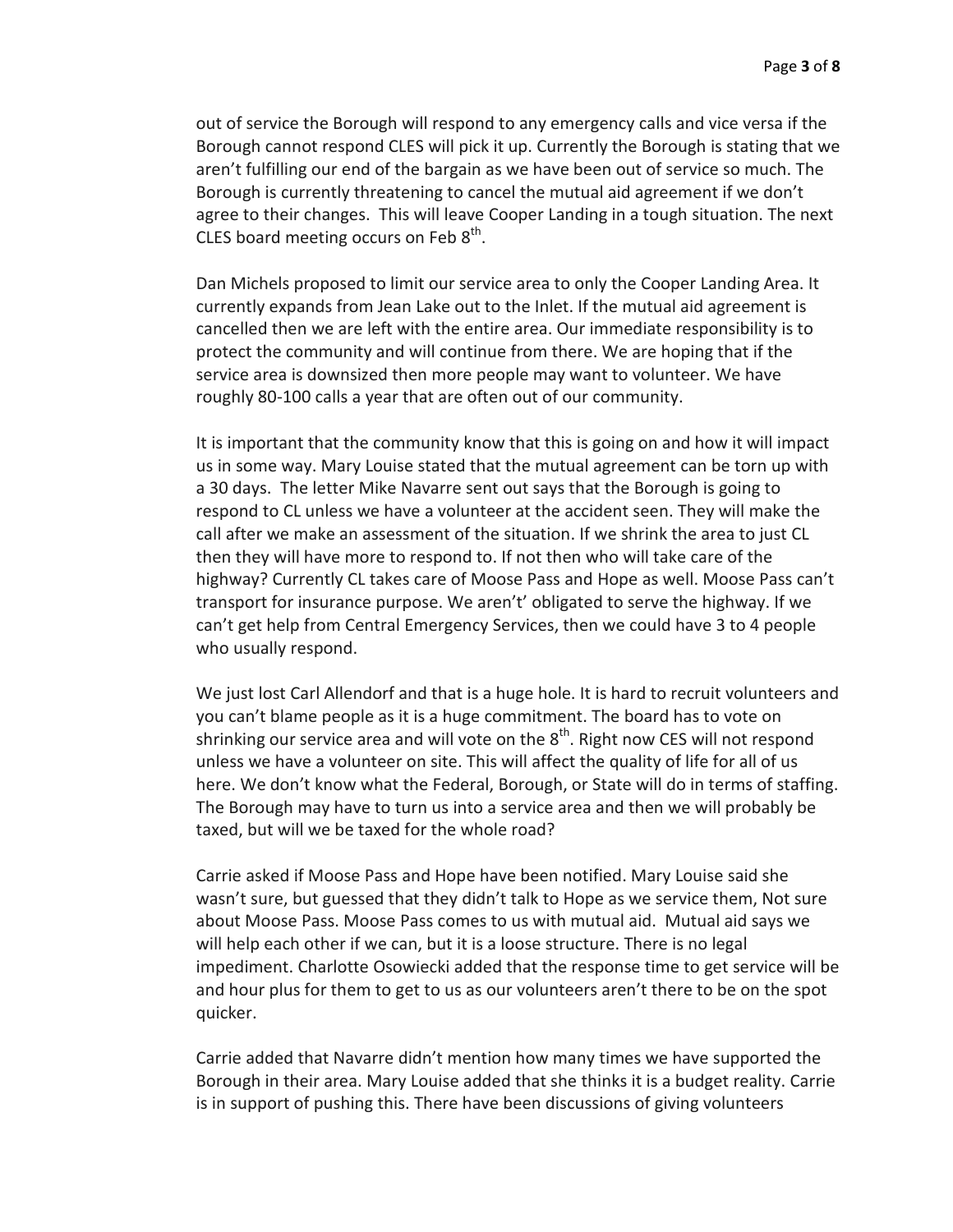incentives, but there are tough issues and it is very complicated. This year we received \$208 thousand dollars from this summer services for the forest fires paid from Feds. It is hard to find a solution because if we pay volunteers then they become employees. John Williams asked why we can't pay stipends. Mary Louise said we used to do that but it was dropped because of how it was administered. Carrie asked if there is a date for a meeting with the borough. Mary Louise said there hasn't been a date picked yet.

Theo said he hopes we get to talk to the Borough before we have to reduce the area. Mary Louise said there is no way the state will not provide something eventually as they won't let tourist be a victim with no solution. Legislator gave us money to buy the fire truck, but won't take care of the personnel problems. There has to be a new way.

John Williams asked about the people we are paying to train and where do they go? Mary Louise said it cost about 600 dollars to train someone and so many people have trained up, gone on a call and then said they can't handle it emotionally. It is a tough gig. Sue Sloan added that we pay the instructor and get reimbursed. Prior to grant money it was out of pocket.

Phil Weber added that for those who don't know life med and instituted a new deal where you pay \$49 dollars a year per house hold and that would cover the cost if you needed a helicopter.

**b. Kelly Peterson DOT&PF Project Mgr. , John McPherson , HDR's Project Mgr.** John McPherson presented to give an update on the bypass from where we are at. DOT and Federal Highways have identified a preferred alternative. Essentially we had our draft EIS out for public comment last spring. They received about 200 or some commenters. We go through and code each letter, based on the points you make. We got about 800 or so comments on what we are addressing. These are where folks have pointed out our errors and we are going back to change them and add information. We are hoping that in 2016 we will have a final environmental impact statement. It will include an appendix and how we addressed the responses. I wanted to give folks an idea of what the thought process was for identifying the G South alternatives. This is the one that is the shortest bypass. It cuts back in at mile 51. The longest one is the Juneau creek alternative. It cuts through the wilderness area and is steep. It requires going to congress and getting presidential approval to take the Wilderness quarter, thus why that alternative wasn't chosen. The other comes in at about Sportsman's, and the cultural impacts with that are pretty steep. Native folks have been here for thousands of years and there are several agricultural items in the area. Siri is concerned that their property would be cut in half. Both of these alternatives will cross the Resurrection Pass Trail. Both would cut through the south boundary of the Juneau fall recreation area. Two other protected resources. Those were also big considerations. The most comments we had from CL residents were about the eight homes we would be required to purchase and come from the south side. That alternative doesn't solve the problems with the current road. The G alternative became sort of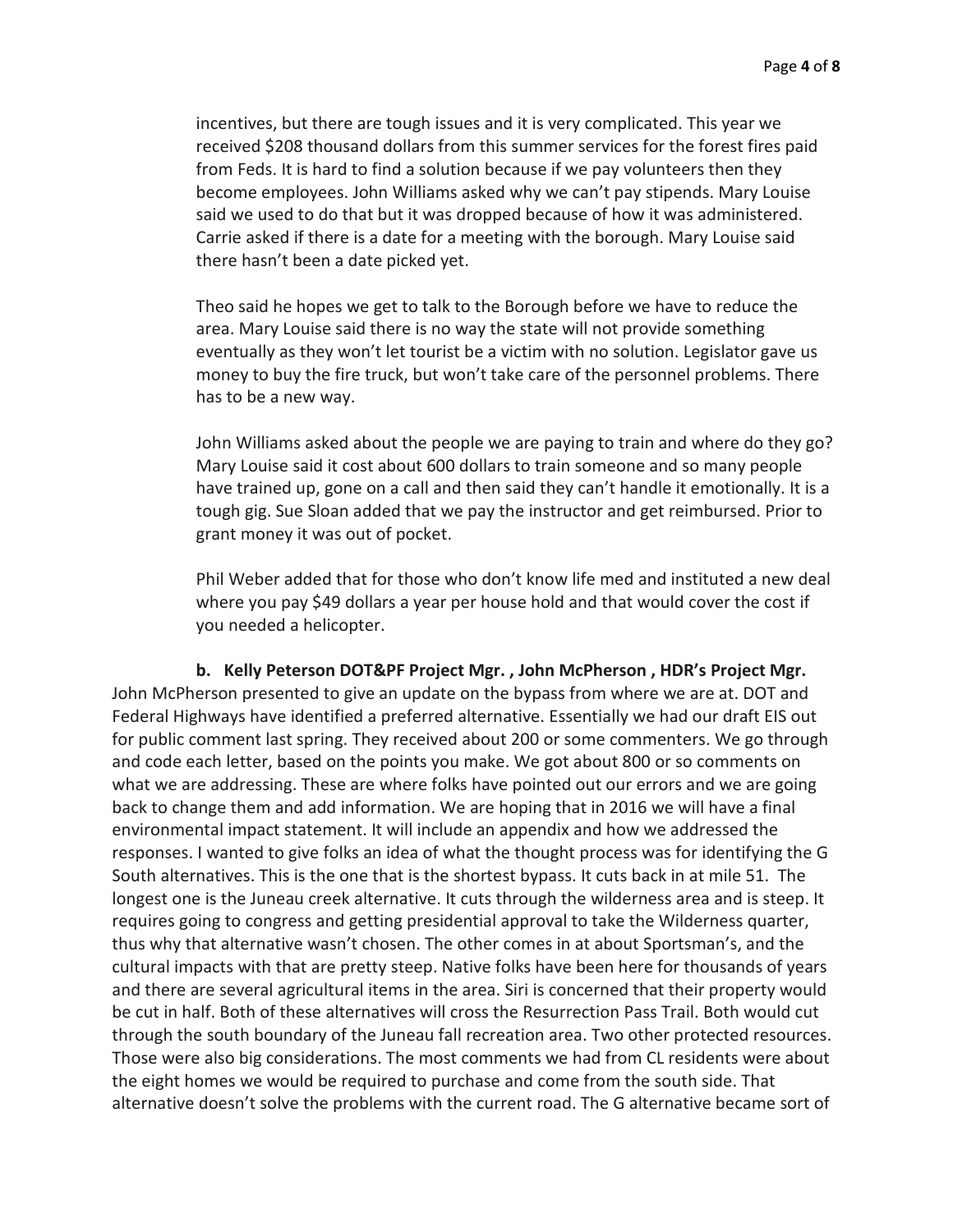a balance to avoid the community and recreational impacts. There are more wildlife impacts in the longer alternatives like the Juneau Lake area. The G alternative hasn't been chosen yet, just identified. In terms of the impacts of G south themselves, it is a new 5 miles of new highway. It is the only one that has an additional bridge over the Kenai River. When the final EIS is out, there will be 30 days that it is available for review. It's not really a comment period, but can send emails to them with your thoughts. In federal law there isn't a comment period in a formal document. Plan for now is or it to come out in 2016 and it can take 6 month to a year for a final and formal record of decision. It will explain why the alternative is selected. Basically it is the formal document that will be signed by the decision makers. DOT and PF will also sign the document. A number of other corporations and agencies will also need to sign. Where is goes from here. There will be the record of decisions phase then a design phase which is about a two year phase, right of way phase another two years. The earliest you might see construction is in 2018, with a 5 year construction phase.

Vince Lambarty asked what the record of decision is, does everyone have to sign and when would if it would come after the final EIS? John responded that the Federal Highway has to sign and then other agencies have a decision to make. For example a Wetland Area requires the Army Corps of Engineers to sign off on it.

Vince asked why they decided on a route without finishing going through the public comments. John said they went through all of the comments and now they are making changes in the documents.

Vince asked if we can see the public comments and if so how do we get to see them. Are they available? John said that you can request them, but they will all be published with the final EIS. Recommend to write an email to someone above him to get them beforehand.

Vince asked where this project falls on the priority list of DOT projects. John said to go to statewide transportation improvement program online to look. Not sure if they are ranked 1 to 100 or not. The site will tell you every project they anticipate funding for.

Vince asked if they could explain how the funding process works. John said it will be included in the EIS financing plan. How it gets funded is a legislature question. The project will be shown as 3 phases and don't think it will break down the numbers for those. But there will be a chunk of match money for each phase. It really up to the governor and legislature.

Vince stated that it would be a third of the state capital budget. When will they make the first appropriations? Would be in this fiscal year or next? John said that there is a proposed funding for design in there now.

Vince stated one of the options is the no build alternative. It doesn't seem like this selection of Alternative G solves anything. It doesn't solve the crash amounts, and if you wrap it in before Gwin's, one of the biggest crash sites on the road.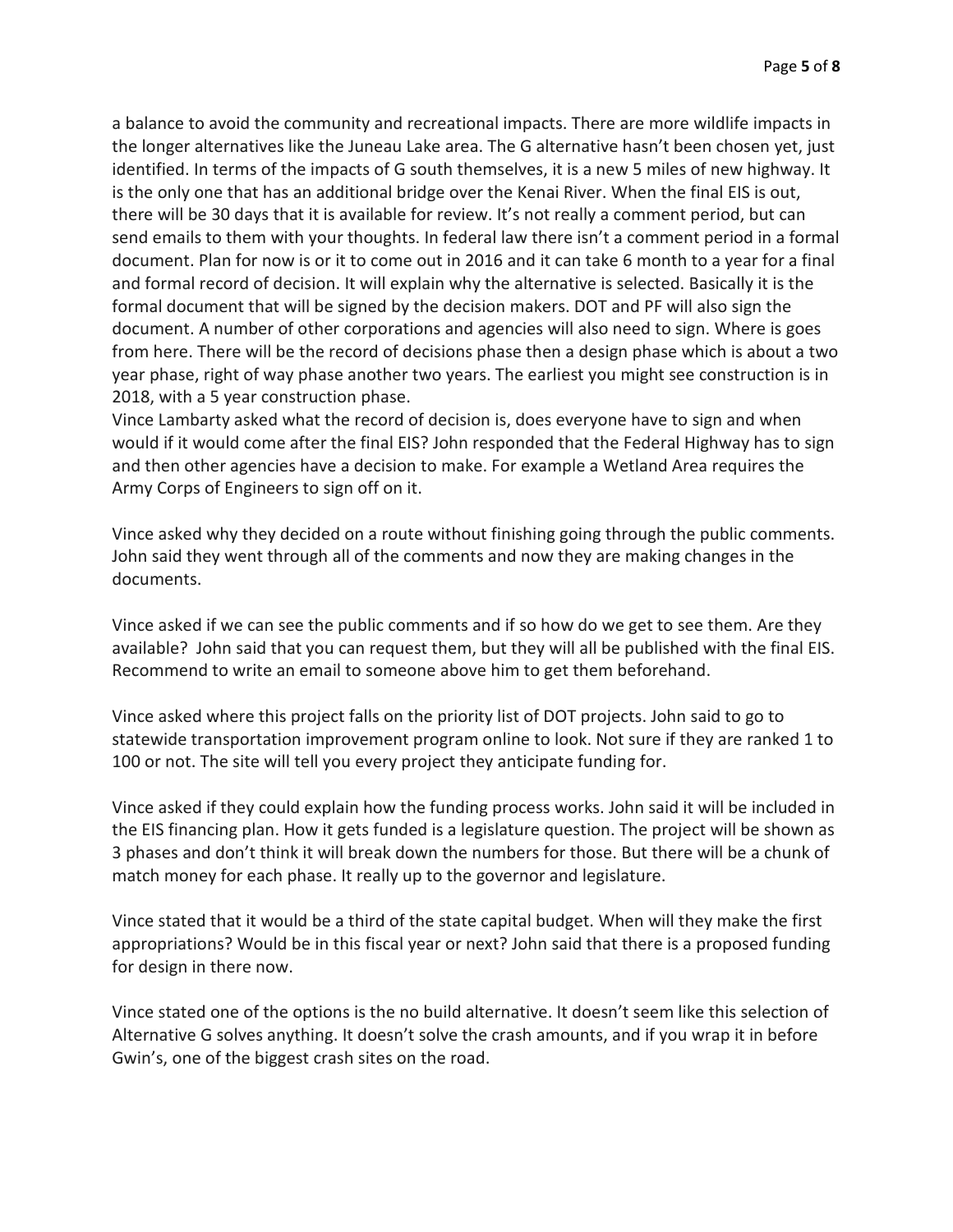John said that the Gwin's curve will be straightened out and fixed. The rest of the highway will also be upgraded to meet the standards. It will look like mile 45 and the 'y'. I don't know if the costs are broken down specifically for how much it be to straighten Gwin's Curve.

Vince asked what will happen in the event that we are facing a massive budget cuts and they don't fund it because it is too big of cost. What would happen if they don't get their 10% match?

John said that the decision goes to the commissioner. Right now DOT is committing to fund a project like this, identifying g south, put dollars in the program for this. They still could select the no build decision. If the state doesn't want to do it, the out is to select the no build alternative. The federal highways asks you to pay back your money within 10 years.

John said that a lot of people have asked why you can't just make a couple of spot improvements. The no build has some fixe in it like replacing the bridge. Dropping down to 35 with no shoulders is not safe, and doesn't keep with the function that this highway is trying to provide. Some folks have said take the highway through town and change the shoulder size. Then you don't fix the problem as the highway still interacts with local traffic.

Laura Johnson asked what the plan was for miles 45-46, mile 51, and beyond. The improvements we can see are about the shoulders, the curves get straightened, some passing possibilities.

John responded with you get some clear zone, a chance to correct, and better wildlife viewing. The entire road will be rebuilt to modern standards.

Phil Weber said that the G alternative works under the assumption that no one will be effected, but his property will definitely be effected. He would like to know when someone will sit down with him to discuss this issue. He is concerned about the contamination of well water. John said that they are aware of his comments.

Dave Westerman asked if anyone did any hydrology tests on that area.

John said that he could look up the study on the hydrology test. Preliminary engineering looked at the hydrology, but there will be continued when we get into the design phase. During this phase we will find a way to maintain permeability in those areas.

Mary Louise asked if the proposed LNG Pipeline have anything to do with this alternative. Is there a correlation?

John said that this project is not being driven by the LNG project. This project has been going long before they envisioned LNG.

Theresa Norris asked why when you made all of the alternatives and you knew ahead of time that you can't go through the Wilderness, then why bother coming up with it?

John said that it isn't that that alternative is no good, but the process to develop the alternative started with a spaghetti map of things. This project has been going on for 30 years. Originally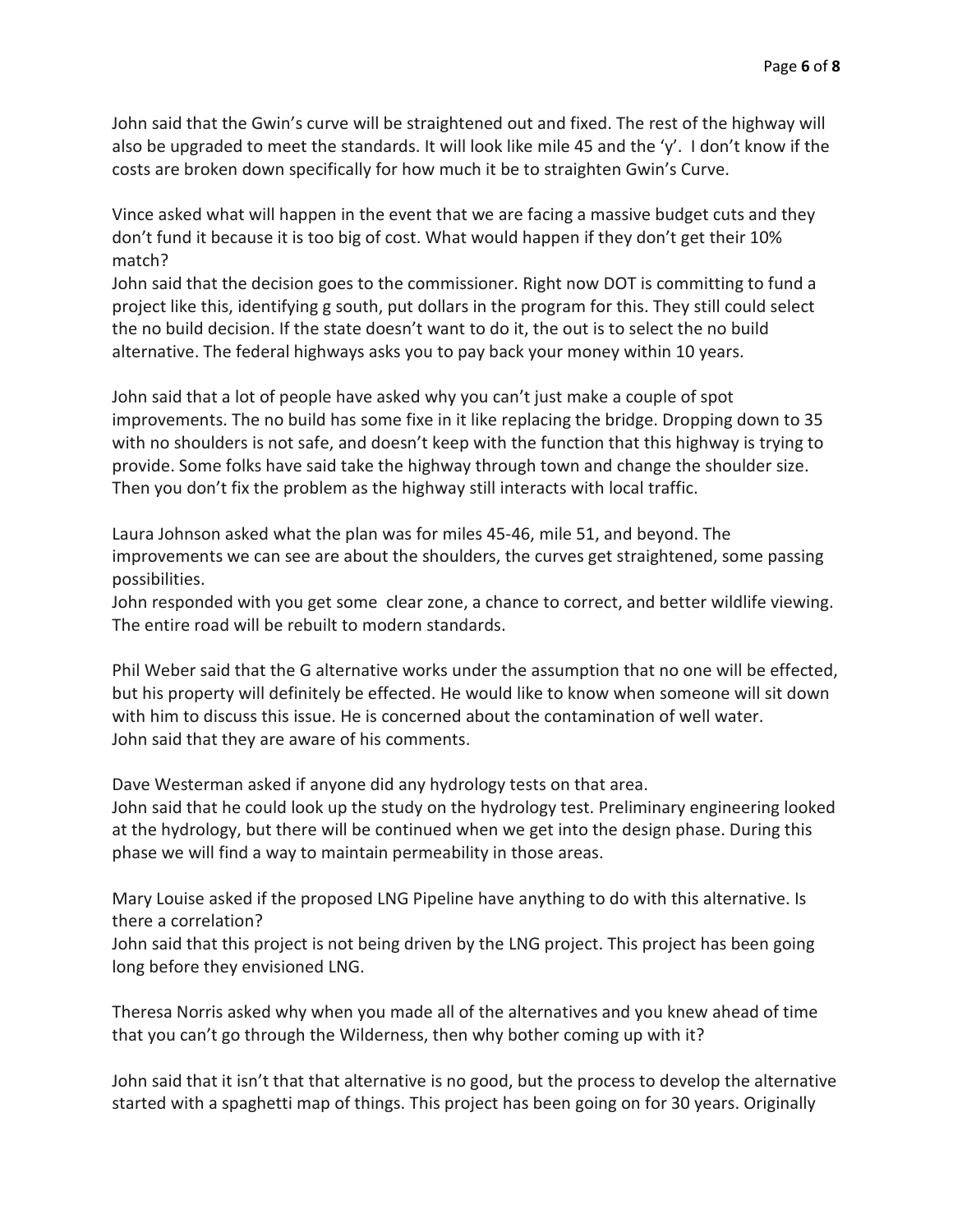the preferred alternative was the Juneau Creek Alternative. Part has been kept in there as SIRI has this ability to select land to make that Wilderness corner go away. They don't need to go to congress to make a land swap in this area. But it doesn't appear that there is any land swap suggested. It has to move forward to get to some kind of conclusion. Long standing alternative and there is potential. Even with Wilderness, it's not impossible, could go to congress, and president, but the likelihood is slim.

Mitch asked that the project you do is environmental mitigation, then it enters design, then that is when there will be more opportunity for people to comment. But at this point it in too premature?

Charlotte asked what the speed limit will be. John said it would be 55.

#### **6. Old business**

#### **a. CLCC Board seat election**

One seat is still open. Tommy asked who would like to take the spot. As he would like to be done.

#### **b. Logo design**

Krissy will do if no one wants to.

#### **c. Small Schools matter**

Virginia presented on behalf of the parent advisory committee. We prepared some comments for the legislature. They was a proposal to change the limit of small schools to 25 students, currently we only have 10. Articles coming out suggest that it won't go through, but it isn't finalized yet. We are encouraging people to write letters to legislature in support of education and small schools. Remind them that small schools are important. Monday's crier will have information on how to write letters.

#### **d. Maintenance Helen Rhodes Park**

Chris Degernes went with her chainsaw and chopped down a few trees. Roger Elkins has been hauling them away a piece at time. Laura Johnson said that Roger is dedicated and is doing a good job. Roger is fixing the area where the paths are.

#### **7. New business:**

#### **a. 2016 Budget Approval**

Virginia moved to approve the budget. Laura seconded. All in favor, none opposed.

#### **b. Hall Rental Fee Schedule**

Jessica Larsen presented that she has been doing the hall rental process for four years now. She is coming to seek approval for new rate class. It is a difficult distinction as to who should have a local rate and who shouldn't. The proposed new rate class is for \$300/day for non-voting resident rates. Which is for someone who owns property, but is not a registered voter or who has a PO Box, employment, or a long term rental agreement.